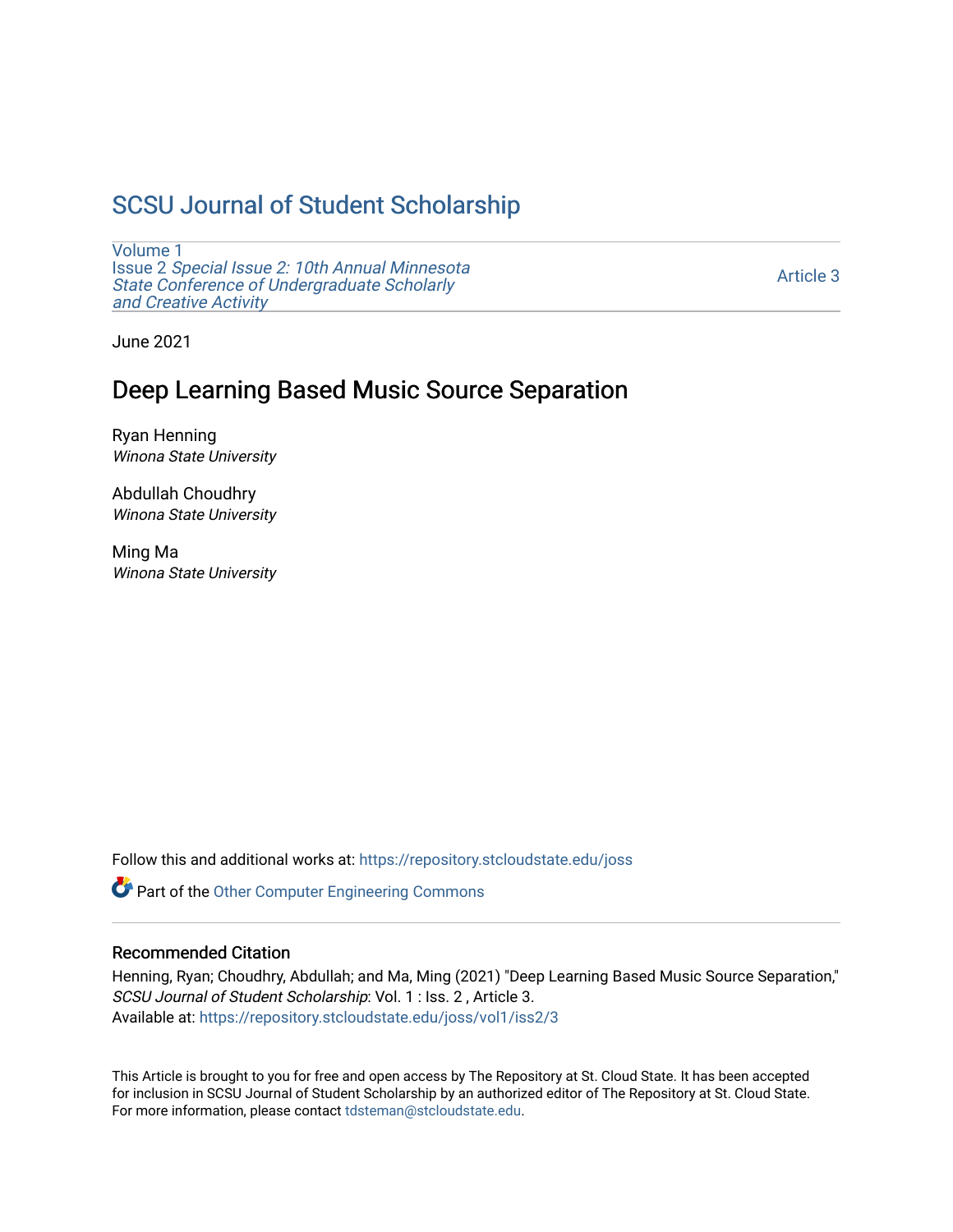#### **Introduction**

 This work aims to cope with the problem of separating an audio source into several audio tracks. Three architectures based on existing models, with implementations using 1D and 2D convolution, can separate stems from any song out of the full mix, where a stem is the separated track of a full mixed audio source. This is done using existing songs with access to the separated stems. Analysis of different music source separation architectures opens doors for artists and musicians to sample or create new content from old tracks. Comparisons between the architectures and their domains also allow us to see which architecture is effective as well as which domain yields the best results. One architecture is improved by implementing a refinement U-Net (i.e., an encoder/decoder convolutional neural network). This problem plays an important role in Music Information Retrieval (MIR), allowing researchers to analyze vocal lyrics, transcribe music, classify music genres, and extract vocal melodies [1]. Figure 1 shows a U-Net architecture for the application of singing voice separation.





### **Related Work**

 Researchers have proposed several solutions for this problem. These solutions all include some variation of a U-Net. The U-Net is used for estimating a soft-mask for each source/stem, it was originally developed for medical image segmentation, however this model has also been proven effective in music source separation. In 2019 the music streaming company Deezer released Spleeter, which is an open source music separation tool [1]. Facebook Research also released their own tool in early 2020 which was called Demucs [2]. One more solution is the f90 implementation of the Wave-U-Net. The Wave-U-Net is an adaption of the U-Net to the onedimensional time domain to perform end-to-end audio source separation [3].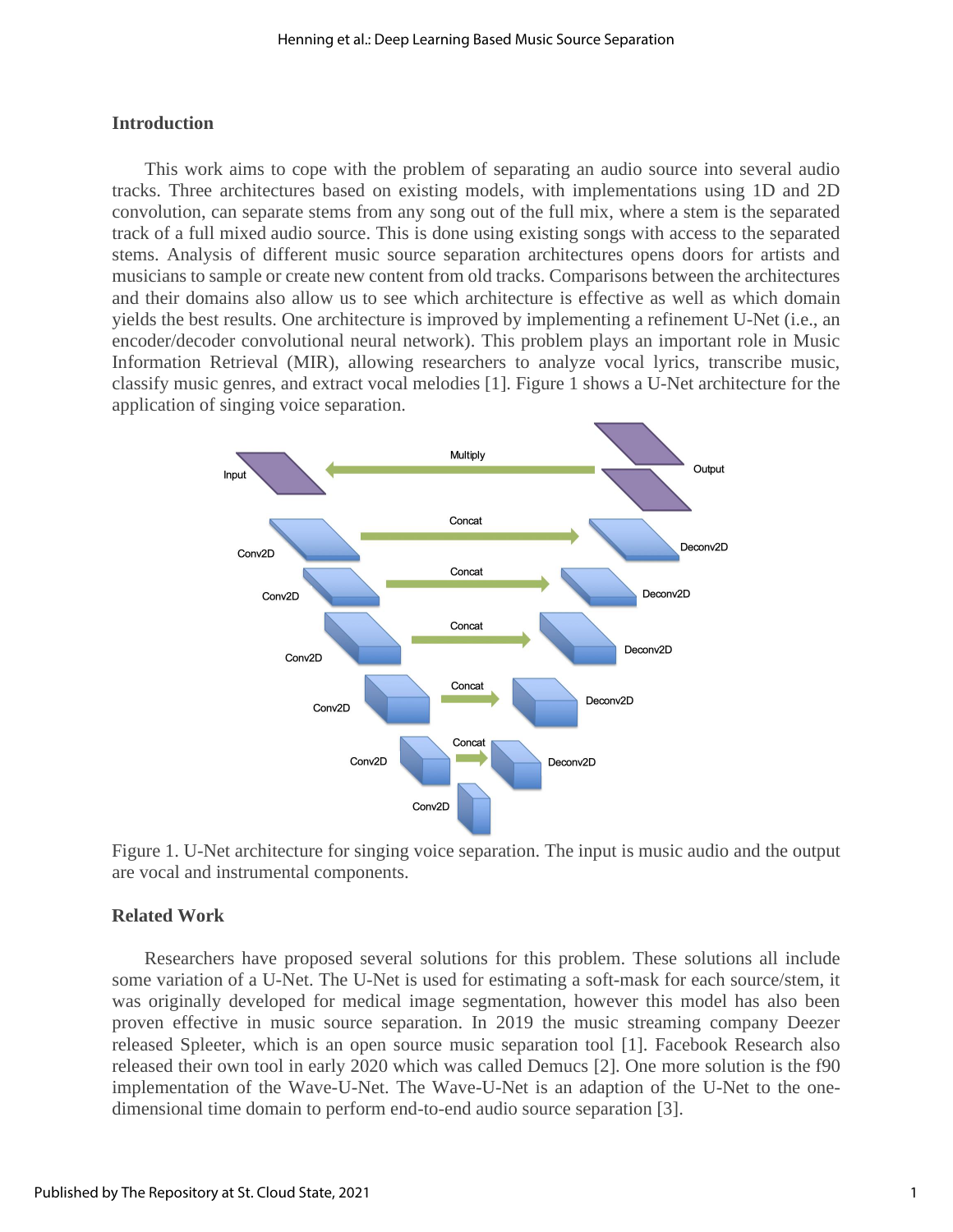#### **Methods**

#### *I. Deezer's Spleeter*

 Spleeter uses a spectrogram based approach for music source separation and is based on Tensorflow, allowing training and inference to be run on a central processing unit (CPU) or the graphics processing unit (GPU). It was designed to be a state-of-the-art model for music separation. The method used in Spleeter is a U-Net model with 12 layers, six for the encoder and six for the decoder. The model uses a kernel size (i.e., the size of convolutional filter) of five and a stride size (i.e., the step size of convolution kernel movement) of two, is trained using a firstorder gradient-based optimization algorithm called Adam optimizer, and uses Signal Distortion Ratio (SDR), Signal to Artifacts Ratio (SAR), Signal to Interference Ratio (SIR), and Source Image to Spatial Distortion Ratio (ISR) as metrics for evaluation [1].

 Deezer's testing showed that Spleeter is able to separate a song into four stems with 100 seconds of stereo audio in less than one second, using an RTX 2080 GPU and a double Intel Xeon Gold 6134 CPU at 3.20GHz. Although the model is not trained or optimized using the standard benchmark dataset called musdb18, when comparing it to another state-of-the-art model Open-Unmix, Spleeter proves to be a competitive alternative for most metrics  $[1]$ . Refer to  $[1, 4]$  for more details.

### *II. Facebook's Demucs*

 Demucs is a waveform-to-waveform model based on the Conv-Tasnet. Demucs is based on Pytorch, allowing it to also be run on either the CPU or GPU. It uses a U-Net with four encoder layers and four decoder layers. It uses a kernel size of eight and a stride size of four, uses the average mean square error (MSE) for loss [5], and has a recommended number of 180 epochs (i.e., 180 passes of the training data through the network).

 According to Facebook Research, a single batch of size 16 with 10 seconds of audio took Demucs 1.6 seconds per batch, where Open-Unmix took 0.2 seconds per batch, and Wave-U-Net takes 1.2 seconds per batch. When testing separation quality, the Conv-Tasnet has the highest SDR while Demucs beats both Open-Unmix and the Wave-U-Net. Additional testing with larger datasets showed the SDR gap between Demucs and the Conv-TasNet shrank [5, 6]. Refer to [2] for more details.

### *III. F90 Wave-U-Net*

 F90 is an implementation of the Wave-U-Net. The goal of this model is to do music sources separation in the one-dimensional time domain. This method allows for modelling phase information and it avoids fixed spectral transformations (used when designing filters). The model has implementations in both Tensorflow and Pytorch. Tensorflow is an end-to-end open source platform for machine learning which is developed by Google Brain Team. Pytorch is also an open source machine learning library developed by Facebook. The model can be run on both the CPU and GPU. This model uses 24 layers, 12 for the encoder and 12 for the decoder. It also has a kernel size of five and a stride size of two, and it is trained using the ADAM optimizer. It performs early stopping after 20 epochs of no improvement on the validation set, measured by mean squared error (MSE) loss. The final model is then fine tuned with the batch size doubled until 20 epochs without improvement in validation loss. Refer to [3] for more details.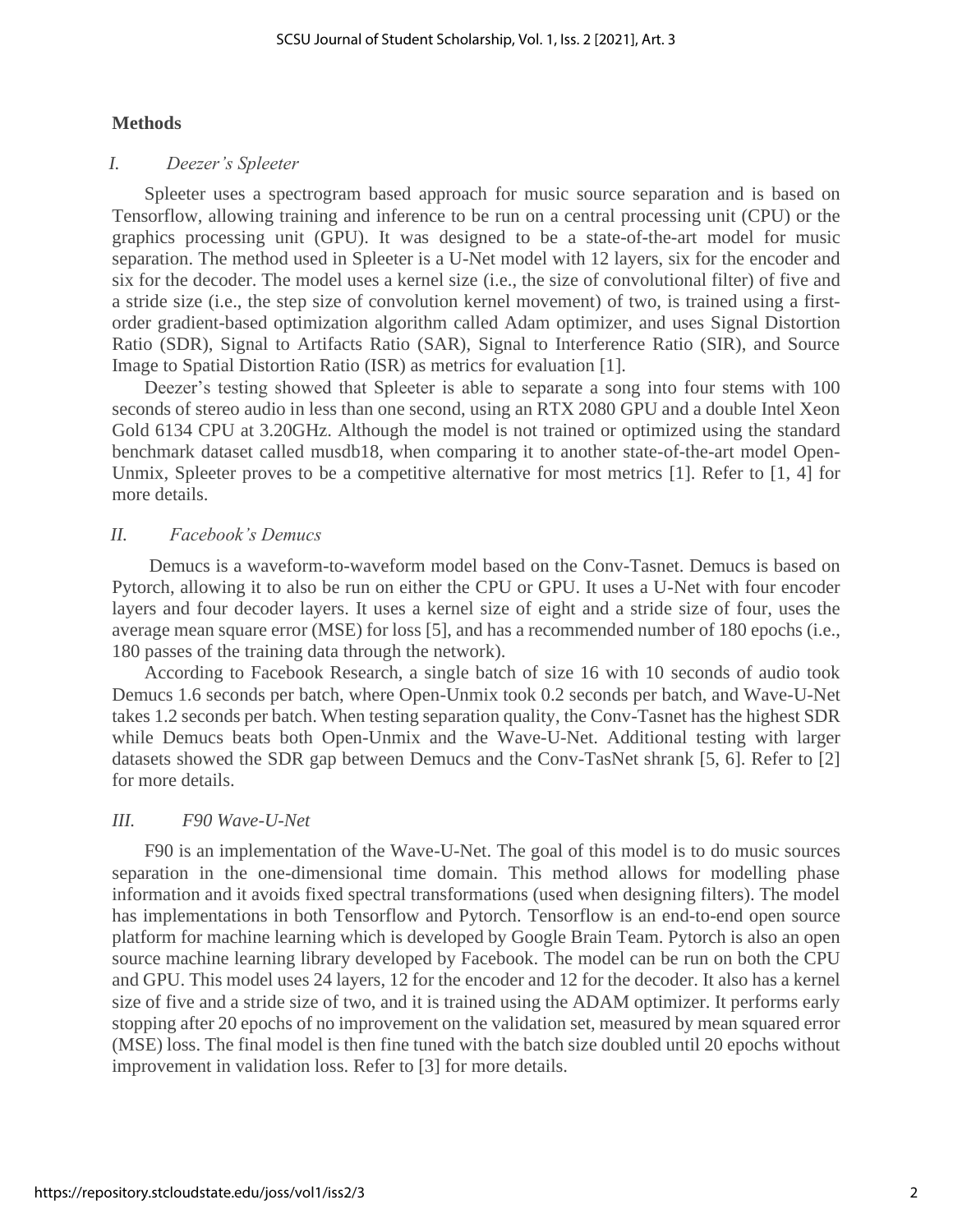#### *IV. Comparison Between 1D and 2D Domains*

 To evaluate the effectiveness of 1D and 2D convolution we take the architectures of Spleeter, Demucs, and f90 and implement them with both 1D and 2D convolution. Spleeter (using a spectrogram-based approach) was used as the basis for the implementation of our 2D models and f90 (using a waveform-based approach) as the basis for our 1D models. To train under similar conditions we used 100,000 training steps and a batch size of four. Training on a GPU under these conditions took about six hours. These models were then evaluated upon completion of the training to compute their metrics. The result in terms of the metrics allows for comparisons to be made to determine which architectures are effective and what domain is most effective for a given architecture. From these comparisons, the most effective model among the six models can be obtained.

#### *V. Phase Two Model*

 For our improved phase two model, a stack U-Net implementation was used. To create this model, the best one of the six trained models is selected for improvement. Based on the metrics, the one with the lowest score needed to be improved. To achieve the performance improvement, a post-separation processing stage is introduced. In this stage, each stem undergoes further processing to improve its quality. This stage takes the form of another U-Net, resulting in the stack U-Net model.

#### **Experiments**

#### *I. Datasets*

MUSDB18 is the standard benchmark dataset for music source separation [7]. The MUSDB18 dataset contains 150 songs. The dataset has 50 songs for testing and 100 for training. Each song is saved in a folder containing the original mix, the bass, drums, vocals, and other as .wav files (original and its four stems). Existing methods separate the original mix and then compare their separated stems with the originals from the dataset. Using this dataset, the six models were compared.

### *II. Evaluation Metrics*

 The evaluation metrics are the source-to-distortion ratio (SDR), source-to-artifacts ratio (SAR), source-to-interference ratio (SIR), image-to-spatial ratio (ISR), and an average of these ratios. The SDR is used to evaluate the total distortion (unwanted changes in the waveform of an audio) in the signal. The SAR evaluates the total amount of artifacting (accidental or unwanted sounds caused from digital altering of a sound) in the signal. The SIR evaluates the total interference (unwanted noise bleeding in from other stems) in the signal. The ISR evaluates the spatial distortion (perceived distance / how accurate the sound is to the original) in the signal. These metrics are computed using the Museval package. Museval computes these metrics by comparing the separated stem to the original. Spleeter and f90 both use this package to evaluate their models.

In the equations below, *s* is the clean source signal.  $\hat{s}$  is the estimated source signal given by  $\hat{s}$  $= s + e_{\text{spat}} + e_{\text{interf}} + e_{\text{artif}}$  with  $e_{\text{spat}}$  the error due to spatial distortions,  $e_{\text{interf}}$  the error due to interference with other sources and *eartif* the error due to artifacts. SDR takes all error types into account in its computation which is why this metric is the most commonly used in model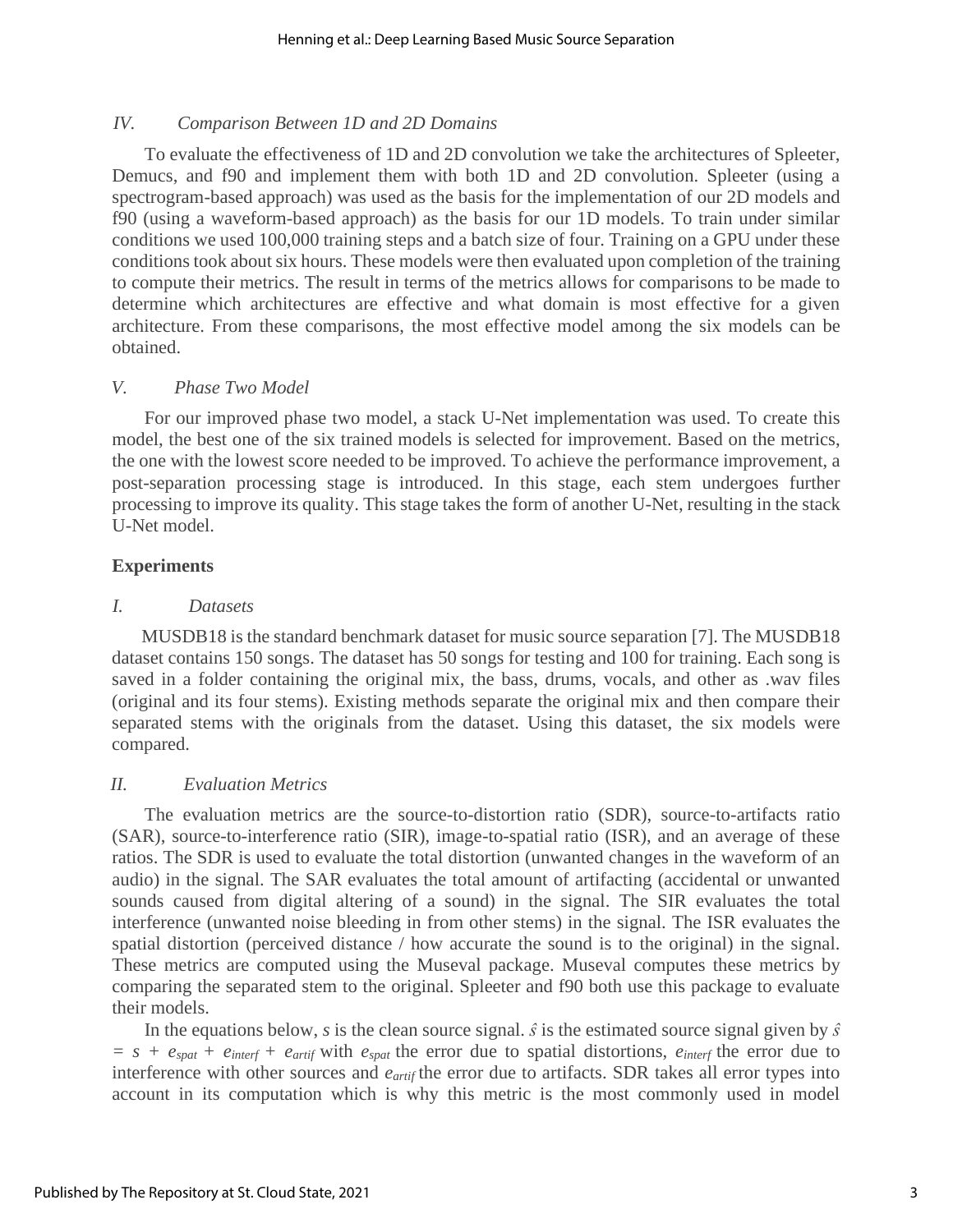comparisons. The SDR is the most important metric. The metrics above are expressed in decibel units (symbol dB).

$$
SDR = 10 \log_{10} \frac{\|s\|^2}{\left\|e_{spat} + e_{interf} + e_{artif}\right\|^2}
$$
 (1)

$$
= 10 \log_{10} \frac{\|s\|^2}{\|e_{spat}\|^2}
$$
 (2)

$$
SIR = 10 \log_{10} \frac{\|s + e_{spat}\|^2}{\|e_{interf}\|^2}
$$
 (3)

$$
SAR = 10 \log_{10} \frac{\left\| s + e_{spat} + e_{interf} \right\|^2}{\left\| e_{artif} \right\|^2} \tag{4}
$$

#### *III. Phase One Results*

 The ratios computed for each model allow us to make comparisons. The resulting ratios are not the state-of-the-art, but that was to be expected with only 100,000 training steps. To get results matching existing models, 1.5 million training steps should be used (which is set in the original Spleeter code), and it would take about a week to train each model. These metrics allow comparisons to be made since all six models were trained under the same conditions. Table 1 below shows the ratios computed for each of the six models.

| Dimension | Model      | <b>SDR</b> | <b>SAR</b> | <b>SIR</b> | <b>ISR</b> | Average | Average   |
|-----------|------------|------------|------------|------------|------------|---------|-----------|
|           |            | (dB)       | dB)        | (dB)       | (dB)       | Overall | $W/O$ SIR |
|           |            |            |            |            |            | (dB)    | (dB)      |
| 1D        | Spleeter   | 2.105      | 10.134     | 241.616    | 2.156      | 64.003  | 4.798     |
|           | Wave-U-Net | 2.086      | 9.422      | 250.360    | 2.217      | 66.021  | 4.575     |
|           | Demucs     | 1.892      | 7.664      | 249.816    | 1.934      | 65.329  | 3.833     |
| 2D        | Spleeter   | 0.326      | $-3.707$   | $-0.877$   | 6.769      | 0.628   | 1.129     |
|           | Wave-U-Net | 1.826      | $-3.782$   | 0.673      | 6.509      | 1.306   | 1.518     |
|           | Demucs     | 3.901      | 2.950      | 7.057      | 8.098      | 5.502   | 4.983     |

Table 1. Comparison of computed ratios.

 $ISR$ 

 For models using 2D convolution, the Demucs architecture had the best ratios in every category. For models using 1D, convolution the Spleeter architecture had the highest SDR and SAR, and the f90 architecture had the highest SIR and ISR. For some ratios under the 2D models, negative scores were observed. These ratios mean that the signal power is lower than the comparison power (e.g., a negative SAR means that the artifacts overpower the original signal). The 1D models also exhibit very high SIRs. With a 1D domain, the modelled phase information allows the stems to be better distinguished. However, the other metrics are more important than the SIR. So, the average ratio score without SIR was computed and the average was not so skewed. Figure 2 shows a graph of the adjusted averages.

 The 2D Demucs-based architecture has the best score. Based on this we hypothesize that our 2D Demucs-based architecture would continue to be the best model if all models were trained more. Perhaps in the future proper training (1.5 million training steps, or about one week) can be conducted to confirm this prediction.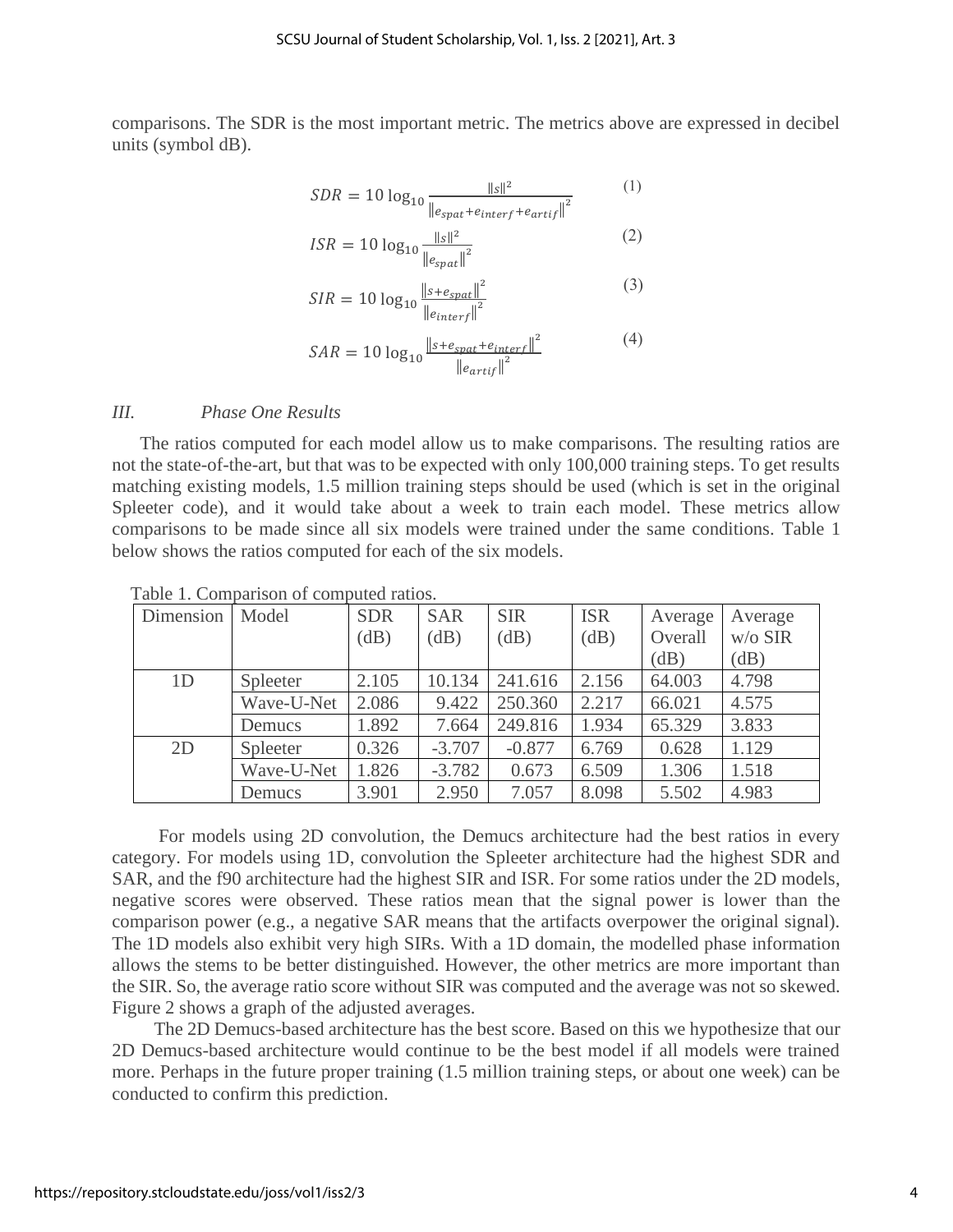

Figure 2. Graph of adjusted averages

### *IV. Phase Two Implementation*

 To implement the refinement U-Net, Spleeter was used as our main framework. From the results in Table 1, the 2D Demucs-based architecture was the best of the six, so 2D Demucs-based architecture was used as the structure for both U-Nets. The SAR was lowest for this architecture, so our goal is to reduce the artifacting to improve the quality of separated stems. To achieve the improvement, a post-separation processing phase was introduced, which filters out as much artifacting as possible for each stem. After training this model, museval was used to compute the metrics from Equations (1-4). With these metrics, this new model was compared with the models from our experiment to see if this second phase improves the quality of the stems. Training for a much longer period of time allows us to compare our model to the proposed model. Figure 3 shows the basic pipeline of our model.



Figure 3. Stack U-Net pipeline.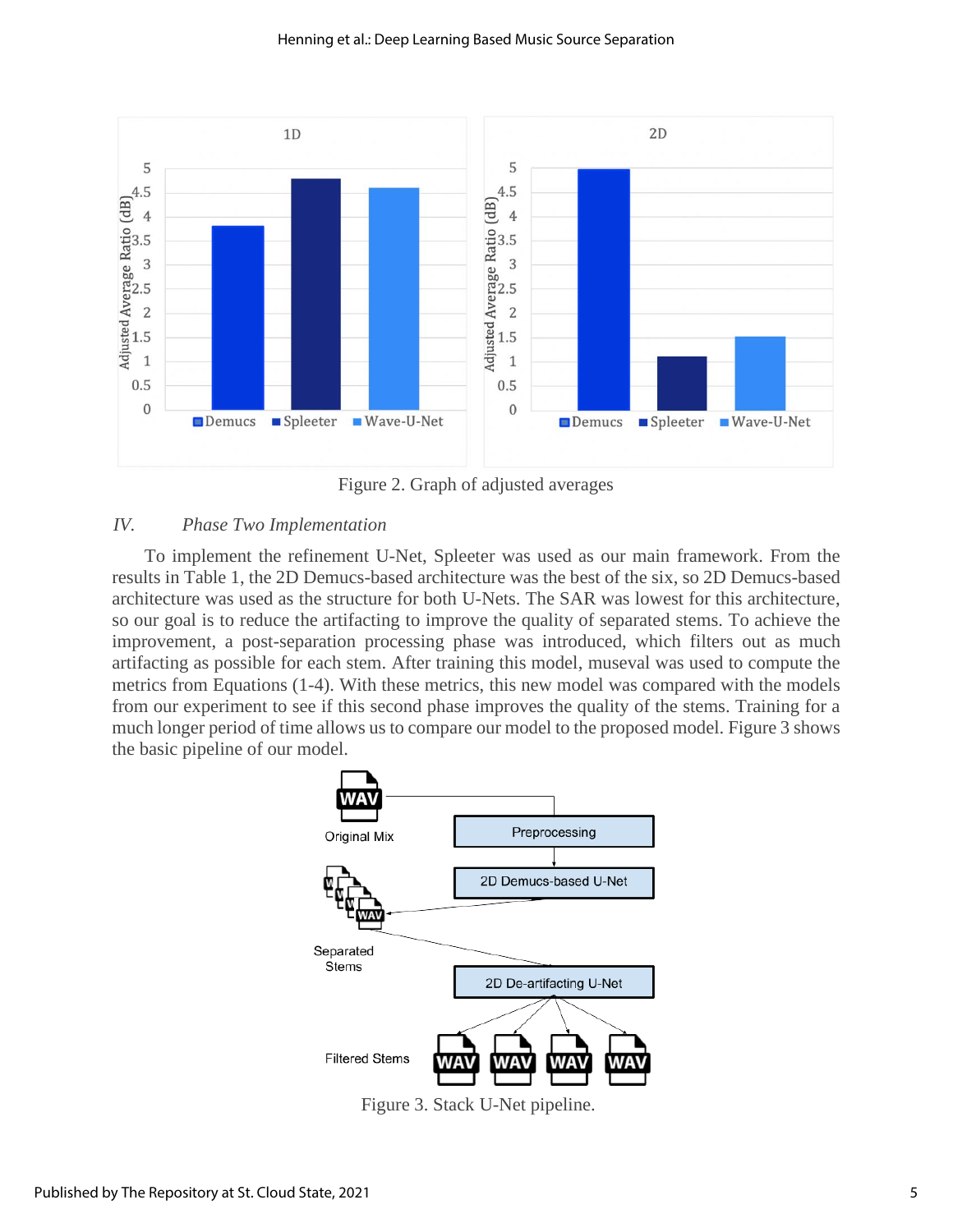## *V. Phase Two Results*

 After implementing our second U-Net, we trained it as for our previous models. Metrics were computed for comparison. Table 2 shows the results of the stack U-Net model and the 2D Demucs model.

|                    | <b>SDR</b> | <b>SAR</b> | <b>SIR</b> | <b>ISR</b> | Average | Average   |
|--------------------|------------|------------|------------|------------|---------|-----------|
|                    | (dB)       | (dB)       | (dB)       | (dB)       | Overall | $W/O$ SIR |
|                    |            |            |            |            | (dB)    | (dB)      |
| <b>Stack U-Net</b> | 3.927      | 3.149      | 6.630      | 8.103      | 5.452   | 5.060     |
| Demucs 2D          | 3.901      | 2.950      | 7.057      | 8.098      | 5.502   | 4.983     |

Table 2. Comparison between Stack U-Net and 2D Demucs models.

The SAR in the stack U-Net model did improve by about 0.2 dB. The SDR improved by about 0.02 dB. The SIR dropped by about 0.4 dB, resulting in the average of the metrics for the stack U-Net model dropping by 0.5 dB. Looking at the adjusted average without SIR, it can be seen that an improvement of about 0.08 dB. Figure 4 below shows the SDR and adjusted average.



Figure 4. Graph of SDR and adjusted average.

 The most important metric is SDR. It and the adjusted average show that the stack U-Net model improved a little. This model introduces a second U-Net, so there are many more weights that need to be adjusted. We only trained for 100,000 training steps, but with 1.5 million training steps, it is believed that the improvements will be much more noticeable.

## **Conclusion**

 Three different neutral network architectures extract tracks from music recordings using both 1D and 2D convolution. Six models were trained and compared on four metrics. The 2D Demucs architecture showed the best results. An architecture was built off to further enhance it. Our phase two model implemented a second U-Net to reduce artifacting in each of the stems. This new model gave a little improvement, but with more training, we believe the improvements will be more noticeable. In the future, we propose fully training a stack U-Net model to compare the results with single U-Net models.

## **References**

1. R. Hennequin, A. Khlif, F. Voituret, and M. Moussallam. "Spleeter: a Fast and Efficient Music Source Separation Tool with Pre-Trained Models", *Journal of Open Source Software*, **5**(50), pp. 2154 (2020). doi:10.21105/joss.02154.

2. A. Défossez, N. Usunier, L. Bottou, and F. Bach. "Demucs: Deep Extractor for Music Sources with Extra Unlabeled Data Remixed", *arXiv preprint arXiv*:1909.01174 (2019).